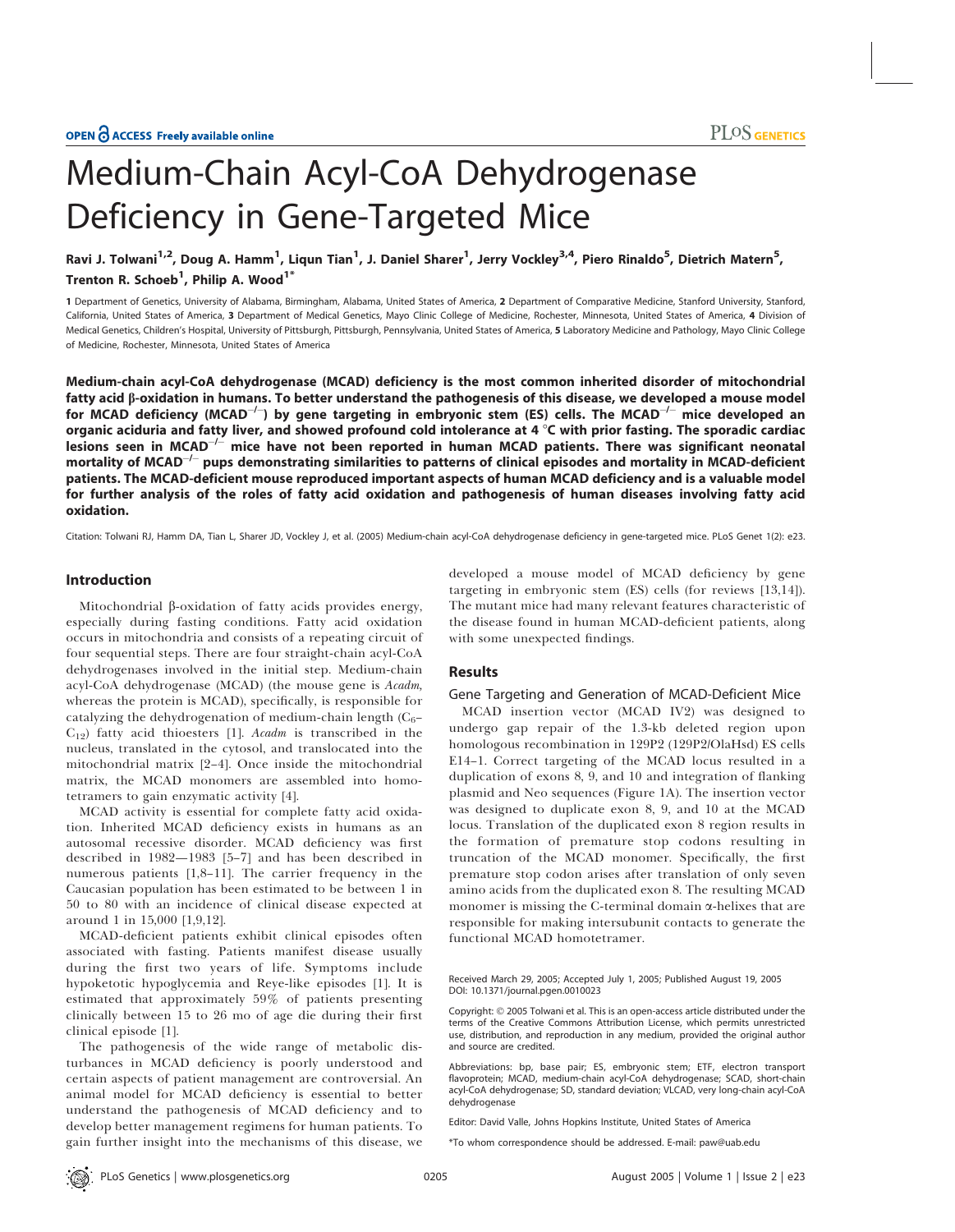# Synopsis

Medium-chain acyl-CoA dehydrogenase (MCAD) deficiency is one of the most common inherited disorders of metabolism. This defect in fatty acid oxidation can lead to severe and sometimes fatal disease, especially in young children because they are unable to tolerate a fasting episode. Metabolic complications include very low blood glucose concentrations and generation of toxic by-products. This disorder can result in sudden infant death. Using a process known as gene targeting in mouse embryonic stem cells, the authors have developed a mouse model with the same enzyme deficiency. This mouse model of MCAD deficiency develops many of the same disease characteristics found in affected children. The MCADdeficient mouse model shows a high rate of newborn loss, intolerance to cold, and the characteristic biochemical changes in the blood, tissues, and urine that are very similar to those found in the human disease counterpart. The MCAD-deficient mouse model will allow researchers to better understand disease mechanisms so that new preventive measures or therapies can be developed.

ES cell clones were screened by PCR (data not shown) and confirmed by Southern blot analysis. Southern blot analysis used an exon 10 probe (probe A), not present in the targeting vector, hybridized to a 13.2-kb band in addition to the 3.1-kb endogenous band indicating targeted insertion of the vector at the Acadm locus (Figure 1B). Correctly targeted ES cell clones were microinjected into B6 (C57BL/6NTac) blastocysts to generate chimeric mice. Chimeric mice were backcrossed to both 129P2 and B6 inbred mice to produce  $\text{MCAD}^{+/-}$  and eventually  $\mathrm{MCAD}^{\!-\! \prime-}$  mice on a B6/129 mixed background. The studies described here were conducted exclusively on the B6/129 mixed background compared with littermate controls or B6/129 control groups maintained by intercrosses as were the mutants. Perpetuating this mutation as a congenic mutant line on the 129P2 background proved impractical. The 129P2 mice were poor breeders as wild-types, and when introduced, the Acadm mutation was nearly lost on this background because of the high rate of neonatal death. Because of the molecular structure of the targeted allele, it proved virtually impossible to distinguish all three potential genotypes. We could clearly detect the presence or absence of the targeted allele, however, whether a particular mouse was  $\text{MCAD}^{\perp\perp}$  or  $MCAD^{+/-}$  could not be determined by Southern blot or PCR of genomic DNA. Ultimately  $\mathrm{MCAD}^{\!\perp\!}$  mice were ascertained by immunoblot analysis of offspring with subsequent perpetuation of MCAD<sup>- $\pm$ </sup> and MCAD<sup>+ $\pm$ </sup> mice as separate groups.

#### RNA Analysis

RT-PCR amplification from exon 7 to 11 from total heart RNA amplified the expected 600-base pair (bp) fragment in  $MCAD^{++}$  and  $MCAD^{++}$  mice, and a 1.5-kb fragment in MCAD<sup>-1-</sup> mice (data not shown). Sequence analysis of the 1.5kb fragment revealed that the amplified fragment consisted of exon 7 to exon 10 with 280 bp of pGEM plasmid sequence followed by exons 8–11. Some of the plasmid sequences, along with the pPGKNEOpA sequence, were deleted from this spliced mRNA.

Northern blot analysis revealed Acadm was normally expressed in all tissues analyzed from  $MCAD^{++}$  mice with the most robust expression occurring in brown fat, kidney, heart, skeletal muscle, and liver with minimal expression in the brain, white fat, and testes (Figure 2). Interestingly, although RT-PCR amplified an incorrectly spliced Acadm transcript, no



Figure 1. Strategy for Disruption of the Mouse Acadm Gene

(A) The MCAD IV2 insertion targeting vector with a deleted 1.3-kb region encompassing exon 10 and flanking sequences. MCAD IV2 undergoes gap repair upon homologous recombination at the endogenous Acadm locus resulting in a duplication of exons 8, 9, and 10 at the disrupted allele.

(B) Southern blot analysis of EcoRI-digested genomic DNA from ES cells screened by PCR. Probe A, a DNA fragment consisting of a portion of exon 10 that is not present in the targeting vector, hybridizes to an endogenous 3.1-kb fragment and, upon homologous recombination, to a 13.2-kb fragment. Lane 1 represents a wild-type ES cell line, and Lane 2 and 3 represent targeted ES cell lines.

DOI: 10.1371/journal.pgen.0010023.g001

Acadm transcripts were detected by northern blot analysis from  $MCAD^{-/-}$  mice. These results strongly suggest that the mutant RNA is unstable and degraded rapidly or, alternatively, undergoes nonsense mediated RNA decay.

#### Liver Enzyme Analyses

Immunoblot analyses of liver homogenates with anti-MCAD antisera demonstrated that the 42 kDa MCAD monomer was present in MCAD<sup>+/+</sup> mice, but not in MCAD<sup>-/-</sup> mice (Figure 3). As a control analysis, anti–short-chain acyl-CoA dehydrogenase (SCAD) antisera revealed no differences in levels of expression of SCAD protein between  $MCAD^{++}$  and  $MCAD^{-/-}$  mice (Figure 3).

Enzyme activity was analyzed in mouse liver homogenates using the electron transport flavoprotein (ETF) reduction assay with octanoyl-CoA  $(C_{8:0})$  and palmitoyl-CoA  $(C_{16:0})$  as substrates. MCAD<sup>-/-</sup> mice had a significant reduction in ability to dehydrogenate octanoyl-CoA and a modest reduction in activity toward palmitoyl-CoA compared to  $MCAD^{++}$ mice (Table 1). Specifically, the dehydrogenation of octanoyl-CoA and palmitoyl-CoA substrates were reduced by 75% and by  $30\%$ , respectively, in MCAD<sup>-1-</sup> mice as compared to  $MCAD^{++}$  controls.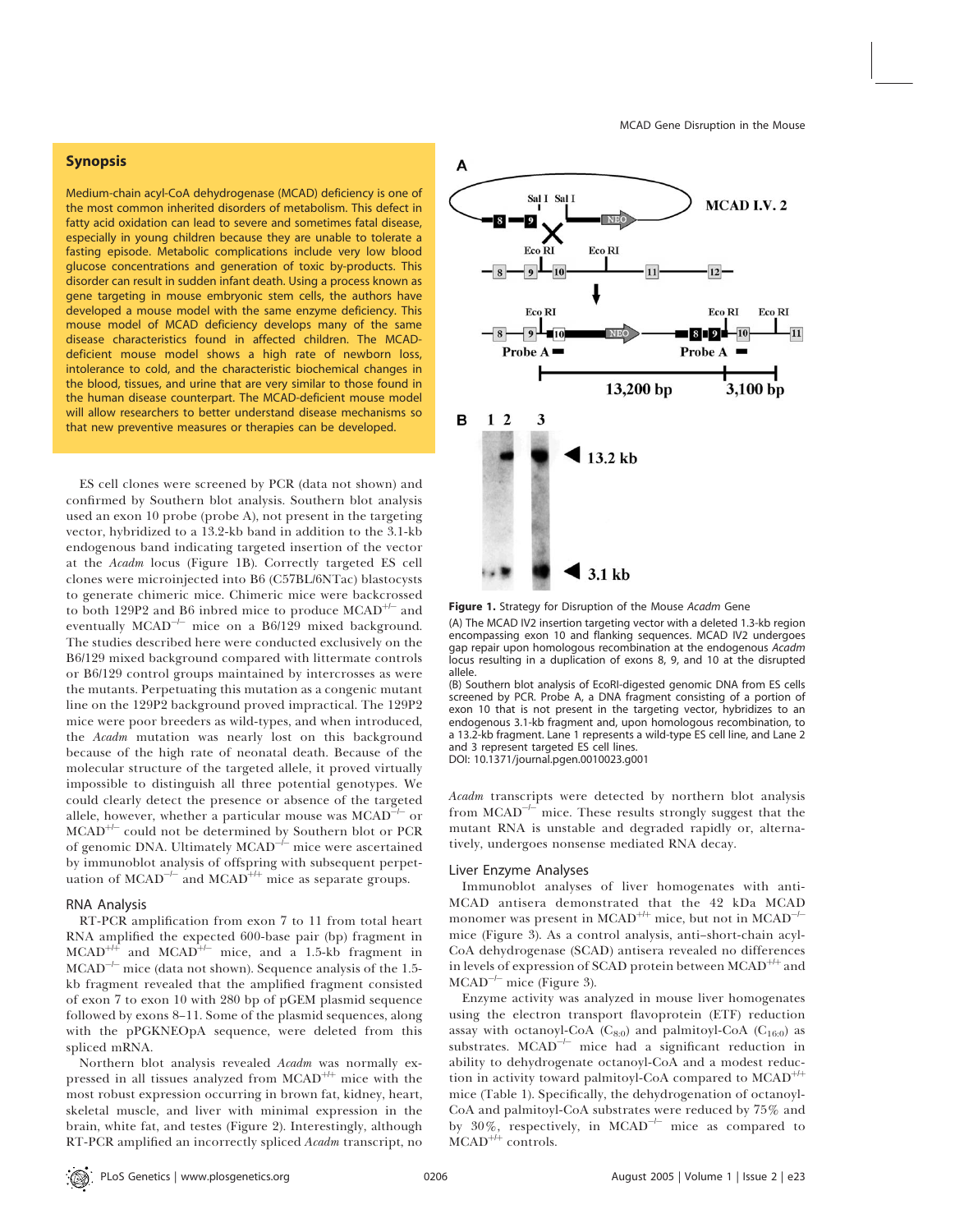

**Figure 2.** Northern Blot Analysis from MCAD<sup>-/-</sup> (n = 2) and MCAD<sup>+/+</sup> (n = 2) Mice

Acadm message was detected from the heart, liver, brown fat, brain, kidney, and muscle (and white fat and testes, data not shown) of only<br>MCAD<sup>+/+</sup> mice. Most robust expression occurred in brown fat, kidney, heart, and skeletal muscle. MCAD<sup>-/-</sup> mice had no detectable message in all tissues examined.

DOI: 10.1371/journal.pgen.0010023.g002

# Neonatal Deaths

Significant neonatal mortality was noted in  $\mathrm{MCAD}^{\!-\! \prime-}$  pups. Although equal numbers of pups were born from  $\text{MCAD}^{+ \text{++}}$ and MCAD<sup>-1-</sup> mice, only 41% of MCAD<sup>-1-</sup> mice survived to weaning as compared to  $98\%$  of MCAD<sup>+/+</sup> mice (Table 1). The mechanism of neonatal loss remains undetermined. The  $\mathrm{MCAD}^{\!+\!\!-\!\!-}$  pups are abandoned more frequently than  $\mathrm{MCAD}^{\!+\!\!+\!\!-}$ pups for unknown reasons. They are likely more prone to hypothermia than  $MCAD^{++}$ . Because of the difficulty of distinguishing the MCAD<sup>-/-</sup> mutants from the MCAD<sup>+/-</sup> heterozygous pups by molecular analysis due to the insertion mutation, we could only compare  $MCAD^{++} \times MCAD^{++}$ matings with  $\text{MCAD}^{-/-} \times \text{MCAD}^{-/-}$  matings. Thus, we were unable to evaluate the pedigrees from heterozygous matings.

# Fasting and Cold Intolerance

In order to examine the stress effects of fasting on MCADdeficient mice, they were fasted for 24 h prior to analysis. MCAD<sup>-/-</sup> mice displayed lower serum glucose and elevated serum free fatty acid levels although neither result was significant, as compared to  $MCAD^{++}$  mice (Table 1).

To determine the effects of cold stress, mice were fasted for 18 h and placed in  $4^{\circ}$ C environment for a 3-h period. The  $\text{MCAD} \text{--}^\text{--}$  mice were significantly compromised within this short period of cold stress, some severe enough to result in fatalities. After 1 h of the cold challenge, the average rectal temperature of MCAD<sup>-1-</sup> mice ( $n = 5$ ) was 23.4 °C as compared with 35 °C for MCAD<sup>+/+</sup> mice (n = 4). Rectal temperatures declined to unrecoverable temperatures of  $16.7-19.2$  °C in three of the five  $\text{MCAD}^{-/-}$  mice. By the end of the 1.5-h mark, the two surviving MCAD<sup>-/-</sup> mice averaged 22.7 °C. In contrast, all four MCAD<sup>+/+</sup> mice survived the 3-h cold stress, ending with an average rectal temperature of  $33.6 \text{ °C}$ .

# Organic Acid and Acylcarnitine Analysis

Urine organic acid analysis revealed that  $\text{MCAD}^{\dashv -}$  mice developed an organic acid profile similar to MCAD-deficient human patients. Specifically, when fasted for 18 h,  $\text{MCAD}^{\text{--}\text{--}}$ mice developed significantly elevated concentrations of adipic, suberic, and sebacic acids and hexanoylglycine as compared to  $MCAD^{++}$  controls, which showed trace to no detectable amounts of the same organic acids (Table 1). Adipic acid is not specific to MCAD deficiency. We also evaluated b-hydroxybutyric and acetoacetic concentrations and found no significant differences between MCAD genotypes (data not shown).

Comparison of  $\text{MCAD}^{++}$  and  $\text{MCAD}^{-/-}$  mice revealed no significant differences in total serum carnitine concentrations between MCAD<sup>+/+</sup> and MCAD<sup>-/-</sup> mice, but MCAD<sup>-/-</sup> mice had a 5- to 6-fold elevation of serum decenoylcarnitine evident in the acylcarnitine profile (Figure 4A). Bile acylcarnitine analysis revealed a similar acylcarnitine pattern as in serum (Figure 4B). However, the acylcarnitine profiles of the MCAD-/- mice are different from those of human MCADdeficient patients (Figure 4C). Human patients present with elevated levels of  $C_6$ ,  $C_8$ , and  $C_{10:1}$  acylcarnitines, as did the mutant mice; however, the predominant peak was  $C_8$ acylcarnitine in humans, whereas in the mouse it was  $C_{10:1}$ acylcarnitine.

#### Histopathology

Complete histopathologic examination of one group of mutant and  $\widehat{MCAD}^{++}$  control mice after a 24-h fast demonstrated diffuse microvesicular and macrovesicular hepatic steatosis in 6-8-wk-old MCAD<sup>-/-</sup> mice whereas

#### **Anti-MCAD Antibody Anti-SCAD Antibody**  $mw$  +/+ -/- -/- -/-  $MCAD$ **MCAD**  $m<sub>w</sub>$

**Figure 3.** Immunoblots of Liver Homogenates from MCAD<sup>+/+</sup> and MCAD<sup>-/-</sup> Mice

PLoS Genetics | www.plosgenetics.org August 2005 | Volume 1 | Issue 2 | e23 0207

These were probed with anti-MCAD antibody or anti-SCAD antibody. Homozygous MCAD<sup>-/-</sup> mice had no detectable MCAD protein. MCAD protein is only detectable under the MCAD protein–spiked (positive control) lane. As a control analysis, liver homogenates probed with anti-SCAD antibody<br>revealed that SCAD protein was present in both MCAD<sup>+/+</sup> and MCAD<sup>-/–</sup> mice. No (MCAD lane). mw, molecular weight standards. DOI: 10.1371/journal.pgen.0010023.g003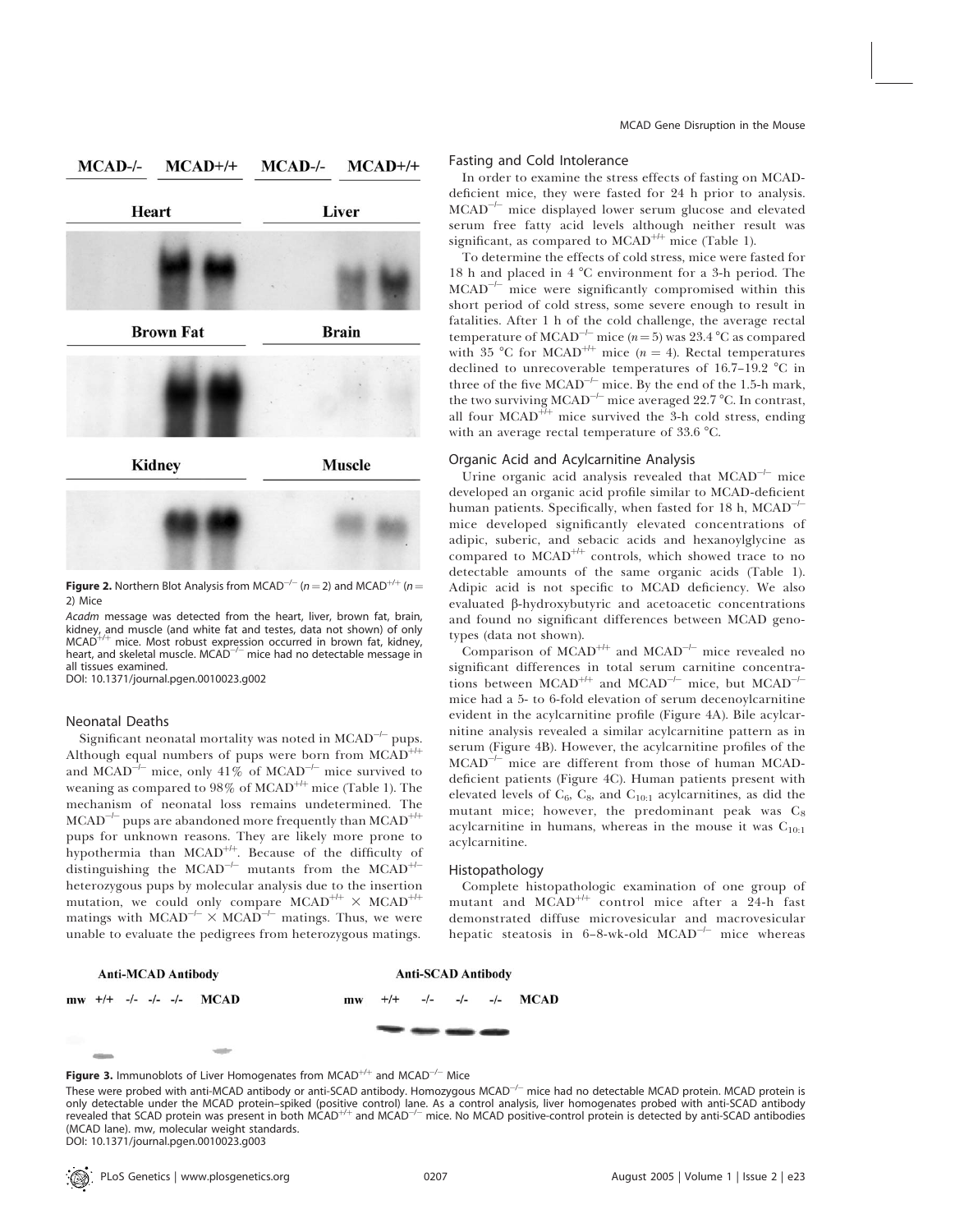#### Table 1. Characteristics of MCAD-Deficient Mice

| <b>Characteristic</b>                                               | <b>Substrate</b>             | $MCAD^{+/+}$    | $MCAD^{-/-}$     | <i>p</i> -Value |
|---------------------------------------------------------------------|------------------------------|-----------------|------------------|-----------------|
|                                                                     |                              |                 |                  |                 |
| ETF reduction<br>assay, mU/mg <sup>a</sup>                          | Octanoyl-CoA                 | $32.3 \pm 5.5$  | 7.74 $\pm$ 0.84  | p < 0.001       |
|                                                                     | Palmitoyl-CoA                | $21.3 \pm 10.6$ | $13.1 \pm 0.70$  | $p = 0.12$      |
| Average litter<br>sizeb                                             | Pups born                    | 6.38            | 5.80             | $p = 0.35$      |
|                                                                     | Pups weaned                  | 6.25            | 2.40             | p < 0.01        |
| Serum glucose and<br>free fatty acid<br>concentrations <sup>c</sup> | Glucose, mg/dl               | $205 \pm 65$    | $150 \pm 65$     | $p = 0.24$      |
|                                                                     | Free fatty acids,<br>mEq/L   | $0.50 \pm 0.14$ | $0.92 \pm 0.35$  | $p = 0.054$     |
| Urinary organic<br>acids, nmol/mmol<br>creatinine <sup>d</sup>      | Adipic                       | $48.5 \pm 46.0$ | $180 \pm 25.5$   | p < 0.001       |
|                                                                     | Suberic                      | 4.43 $\pm$ 4.49 | $14.8 \pm 3.28$  | $p = 0.005$     |
|                                                                     | Sebacic                      | $0.32 \pm 0.63$ | $1.55 \pm 0.770$ | $p = 0.036$     |
|                                                                     | Hexanoylglycine <sup>e</sup> | $1.77 \pm 0.97$ | $61.4 \pm 7.62$  | p < 0.001       |

Values given are mean  $\pm$  SD.

 $^{c}$ MCAD<sup>+/+</sup>  $n = 5$  and MCAD<sup>-/-</sup>  $n = 6$ .

 $dMCAD^{+/+} n = 4$  and  $MCAD^{-/-} n = 5$ .

e Expressed as a ratio relative to the internal standard.

DOI: 10.1371/journal.pgen.0010023.t001

MCAD<sup>+/+</sup> mice had no histologic changes (Figure 5A and 5B). In another group of 4-wk-old MCAD<sup>+/+</sup> and MCAD<sup>-/-</sup> mice fasted for 24-h, there were minimal to no abnormalities in all organs evaluated. Only the older  $\text{MCAD}^{\perp\perp}$  mice, therefore, demonstrated hepatic steatosis. In addition, we found sporadic cardiac lesions in multiple  $\text{MCAD}^{\dashv -}$  mice.

In one example, an  $\text{MCAD}^{\dashv -}$  mouse had diffuse cardiomyopathy with chronic active multifocal myocyte degeneration and necrosis (Figure 5C and 5D). Changes in degenerating myocytes included swelling, pale staining, and, in portions of the sarcoplasm, replacement of myofibrils with finely granular eosinophilic material. Nuclei of affected myocytes were large, pale, and vesicular and had prominent nucleoli. In the most severely affected areas, there was loss of myocytes accompanied by fibrosis. In the wall of the aorta at the base of the heart there was multifocal degeneration of the elastic tissue, accompanied by multifocal collections of globular translucent yellow-brown pigment interpreted to be ceroid/ lipofuscin. Similar deposits were scattered within adjacent adipose tissue.

# Discussion

Successfully targeting Acadm produced a mouse model for MCAD deficiency with features that mimic the clinical, biochemical, and pathologic phenotype found in human patients. MCAD-deficient patients have abnormal plasma and urine metabolites associated with the medium chain–length enzyme specificity. MCAD-deficient patients [15] often display a characteristic urinary hexanoylglycine peak, as was  $\overline{\text{seen}}$  in MCAD<sup>-1-</sup> mice. Acylcarnitine analysis indicated, however, mouse MCAD is more active toward longer chain substrates than the human MCAD enzyme. This finding is similar to that seen with very long-chain acyl-CoA dehydrogenase (VLCAD) where mouse VLCAD is most active toward  $C_{16}$  acyl-substrates as compared to human VLCAD with the most enzymatic activity toward  $C_{14}$  acyl-substrates [16].

ETF reduction assays of liver homogenates were performed to characterize the  $MCAD^{-/-}$  mice at the enzymatic level. MCAD<sup>-/-</sup> mice had a significantly reduced ability to dehydrogenate  $C_8$ -CoA, as is the case in human patients where MCAD activity is reduced to near zero with  $C_8$ -CoA. This was less so with palmitoyl-CoA (C16:0). Because there was clearly no MCAD antigen detected in MCAD<sup>-/-</sup> mice, the residual dehydrogenase activity measured with these two substrates must represent the activity of other chain length–specific acyl-CoA dehydrogenases.

A high degree of neonatal mortality in  $\mathrm{MCAD}^{\!-\! \prime-}$  mice was a striking observation and appears to be analogous to the patterns of clinical episodes and mortality in MCAD-deficient patients. MCAD<sup>-/-</sup> mice exhibited significant neonatal mortality with approximately  $60\%$  of the MCAD<sup>-/-</sup> pups dying prior to weaning at 3 wk of age. Human patients present with hypoglycemia, hypoketonemia, and nonketotic organic aciduria precipitated by fasting, most frequently during the first 24 mo in life [1]. It is likely that neonatal MCAD<sup>- $\mu$ </sup> pups are manifesting sensitivity to fasting with decompensation in a short period of time if maternal milk is not ingested. In contrast, no mortality was noted in adult  $\text{MCAD}^{-/-}$  mice unless challenged with cold stress and fasting. Under cold challenge conditions, however, MCAD<sup>-/-</sup> mice were unable to maintain body temperature. Brown fat is predominantly responsible for thermogenesis and normally expresses high levels of Acadm mRNA.

The microvesicular and macrovesicular hepatic steatosis seen in fasted MCAD<sup>-/-</sup> mice is consistent with the primary pathological finding seen in human MCAD patients with fasting stress. Sporadic cardiac lesions in MCAD<sup>-1-</sup> mice, however, were an interesting and unexpected finding. The diffuse cardiomyopathy with multifocal myocyte degeneration and necrosis observed in MCAD<sup>-/-</sup> mice has not been reported in human MCAD patients, however, cardiac arrhythmias and dysfunction have been reported in MCADdeficient patients [17, 18]. Interestingly, cardiomyopathy has been observed in VLCAD deficiency [19] and other disorders of long chain fat metabolism such as severe CPT-1 and -2 deficiencies [1]. Thus it is tempting to relate the cardiac problems in the mouse to the apparent broader range of substrate utilization of mouse MCAD. The inconsistent liver and cardiac lesions in these mice is analogous with the significant inter- and intrafamilial phenotypic heterogeneity seen in MCAD deficiency in humans [1,20].

In comparisons with our experiences with the other mouse models for acyl-CoA dehydrogenase deficiencies, the overall phenotype of  $MCAD^{-/-}$  mice is less severe than that found in  $LCAD^{-k}$  $\hat{H}^2$  mice, yet more pronounced than the VLCAD<sup>-1-</sup> or  $SCAD^{-/-}$  mouse models [16,21,22]. All of these mutants are cold intolerant and display varying degrees of fatty changes in liver, heart, and kidney.  $LCAD^{-/-}$  mice show more spontaneous deaths and gestational losses than the other deficiencies [21]. The significant neonatal mortality in  $\mathrm{MCAD}^{\!-\!/-}$  mice is distinctive from these other mouse models suggesting a greater degree of sensitivity to fasting intolerance. The phenotypes of both the VLCAD<sup>- $\perp$ </sup> and SCAD<sup>- $\perp$ </sup> mice are relatively mild if the animals are not cold stressed [16,22]. The MCAD-deficient mouse offers new insights into the pathogenesis of mitochondrial b-oxidation deficiencies and will provide a robust tool to better understand the role of fatty acids in other relevant diseases.

<sup>&</sup>lt;sup>a</sup>MCAD<sup>+/+</sup>  $n = 5$  and MCAD<sup>-/-</sup>  $n = 5$ .<br><sup>b</sup>MCAD<sup>+/+</sup>  $n = 8$  litters and MCAD<sup>-/-</sup>  $n = 10$  litters.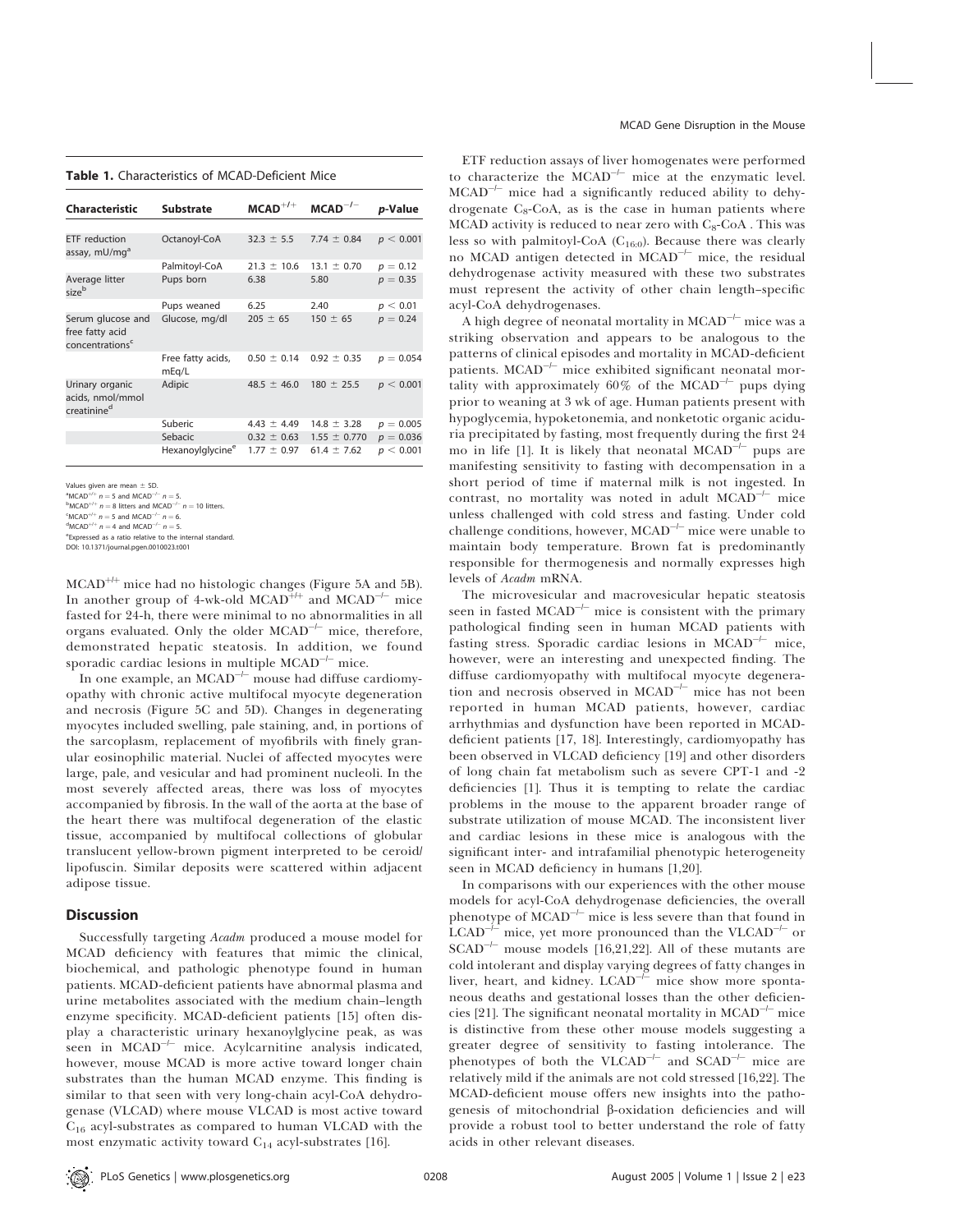

# Figure 4. Acylcarnitine Analyses

(A) Serum acylcarnitine analysis of MCAD<sup>+/+</sup> (n = 4) and MCAD<sup>-/-</sup> mice (n = 4)

There are significant elevations in acylcarnitine species as indicated in MCAD<sup>—/—</sup>mice. Values shown are mean values  $\pm$  standard deviation (SD). Asterisk indicates  $p < 0.002$  and  $\ddagger$  indicates  $p < 0.01$ .

(B) There are significant elevations in bile acylcarnitines of the same mice shown in (A) as indicated. Values shown are mean values  $\pm$  SD. Asterisk indicates  $p < 0.001$ .

(C) Bile acylcarnitine profile of an MCAD<sup>-/-</sup> mouse compared to a human patient with MCAD deficiency. Internal standards are indicated by an asterisk. DOI: 10.1371/journal.pgen.0010023.g004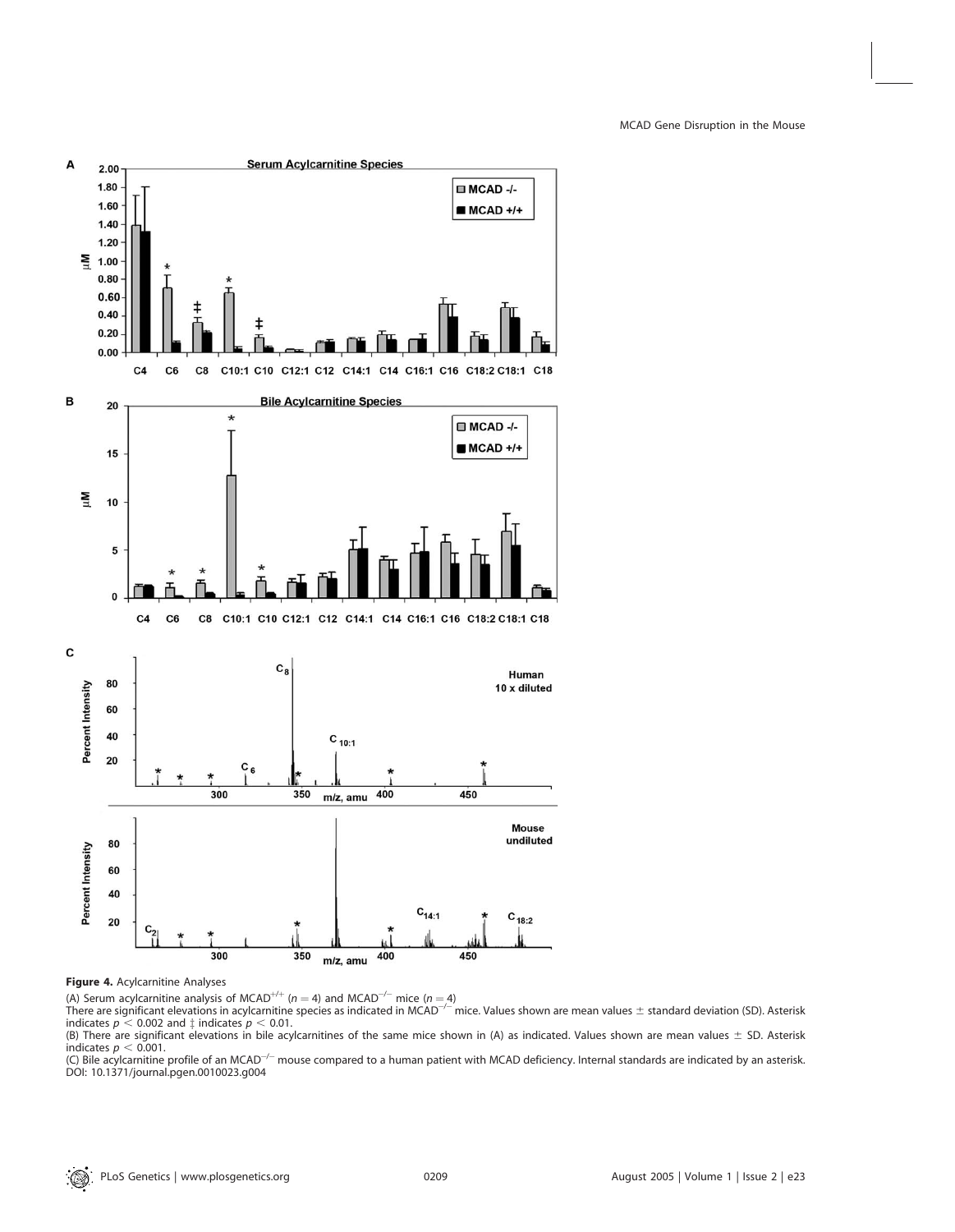

**Figure 5.** Histopathology of MCAD<sup>+/+</sup> and MCAD<sup>-/-</sup> Mice

(A) MCAD<sup>+/+</sup> mice had no evidence of hepatic steatosis following a 24-h fast. Liver section with Oil-Red O stain.

(B) Hepatosteatosis in MCAD<sup>-/-</sup> mouse following a 24-h fast. Oil-Red O stained liver sections revealed severe and diffuse microvesicular and<br>macrovesicular hepatic steatosis in MCAD<sup>-/-</sup> mice.

(C and D) Diffuse cardiomyopathy with chronic active multifocal myocyte degeneration and necrosis in MCAD<sup>-/-</sup> mice. DOI: 10.1371/journal.pgen.0010023.g005

#### Materials and Methods

Construction of MCAD targeting vector. A neomycin resistance gene cassette [23] was subcloned into the SalI site of pGEM11Zf(þ). The plasmid was digested with EcoRI and the overhangs were filled with Klenow enzyme. Subsequent ligation of the blunt ends recircularized the vector and destroyed the EcoRI site within the polylinker of the pGEMl1Zf(+) plasmid. Next, an 8-kb Acadm genomic fragment spanning exons 8, 9, and 10 and flanking intron sequences, originally obtained from a Lambda FIXII 129Sv mouse genomic library [24,25], was directionally cloned into the NotI and XhoI sites of pGEM11Zf(þ). The vector was digested with BamHI and EcoRI to remove a 1.3-kb BamHI/EcoRI genomic fragment containing exon 10 and flanking intron sequences. The digested vector, without the 1.3 kb BamHI/EcoRI genomic fragment, was purified by gel purification and recircularized by ligation using three oligonucleotides: 5'-AATTGTCGACA-3'; 5'GATCGTCGACA-3'; and 5'-TCGATGTC-GAC-3'. The recircularized vector, resulting from the ligation of the long arm to the short arm of homology, contained a unique SalI site where the 1.3-kb exon 10 region was deleted.

Generation of MCAD-deficient mice. The Acadm insertion vector was linearized by SalI digestion, the site of the 1.3-kb genomic fragment deletion, and electroporated into E14–1 ES cells (a kind gift from R. Kuhn), derived from 129P2 mice. Correctly targeted Acadm insertion vector was designed to undergo gap repair of the 1.3-kb deletion upon double stranded–break repair [26] during homologous recombination. Southern blot analysis was conducted to confirm homologous recombination. Genomic DNA from G418 resistant ES colonies was digested with EcoRI, electrophoresed, blotted, and probed with an 850-bp probe (probe A) generated by PCR from Acadm exon 10 to intron 10. This DNA fragment is not present within Acadm insertion vector and was expected to hybridize to a 13.2-kb genomic DNA fragment upon homologous recombination. Correctly targeted ES cell clones were microinjected into B6 blastocysts to generate chimeric mice. Chimeric mice were subsequently backcrossed to B6 and 129P2 mice to produce gene-targeted mice<br>*Acadm<sup>tmUab1/+</sup>* (MCAD<sup>+/-</sup>) and eventually *Acadm<sup>tmUab1/tm1Uab* MCAD<sup>-/-</sup></sup>

(B6;129) mice. Mice were negative for mouse pathogens based on serological assays for ten different viruses, aerobic bacterial cultures of nasopharynx and cecum, examinations for endo- and ectoparasites, and histopathology of all major organs.

RNA analysis. Total RNA was isolated from the heart of 30 day old  $\rm MCAD^{++}$ ,  $\rm MCAD^{++}$ , and  $\rm MCAD^{-/-}$  mice by standard techniques using guanidinium thiocyanate method [27]. Reverse transcription was performed using random oligonucleotides as recommended by the manufacturer (Clontech, Mountain View, California, United States). PCR was subsequently performed using oligonucleotides specific to exon 7 and exon 11 of Acadm. PCR amplifications were performed as described above. PCR fragments were subsequently sequenced after subcloning into pGEM-T Easy vector (Promega, Madison, Wisconsin, United States).

In order to determine the extent of Acadm mRNA expressed from the MCAD<sup>-/-</sup> mice, northern blot analysis was performed. Total RNA was isolated from heart, liver, brown fat, brain, kidney, skeletal muscle,<br>white fat, and testes of 3-mo-old MCAD<sup>+/+</sup> and MCAD<sup>-/-</sup> mice using the Ultraspec RNA Isolation Kit (BIOTEX Laboratories, Inc., Houston, Texas, United States) as per manufacturer's protocol. Ten lg of total RNA from each sample was loaded onto a 0.8% agarose-formaldehyde gel, transferred to nitrocellulose filter (Hybond N; GE Healthcare Amersham Biosciences Corp., Piscataway, New Jersey, United States), and hybridized with <sup>32</sup>P-radiolabeled full-length mouse *Acadm* cDNA probe using standard procedures [28]. Hybridizations were performed under highly stringent conditions (42  $\degree$ C in 2× SSC, 50% formamide, 10% dextran sulfate, 5× Denhardt's reagent, 1% SDS, and salmon sperm DNA) for 18 h. The hybridized filter was washed two times in  $4\times$  $\hat{SSC}$ , 0.1% SDS and two times in 2×SSC; 0.1% SDS at 55 °C for 1 h. The filter was exposed to autoradiographic film (Hyperfilm MP; GE Healthcare Amersham Biosciences, Piscataway, New Jersey, United States). Replicate agarose-formaldehyde gels were stained by ethidium bromide to verify equal RNA loading.

Immunoblot analysis of MCAD protein. To evaluate the quantity of MCAD protein in mouse tissue, liver samples from 6–8-wk-old  $MCAD^{++}$  ( $n = 1$ ) and  $MCAD^{-/-}$  ( $n = 3$ ) mice were immediately frozen in liquid nitrogen and stored at -80 °C. For analysis, tissue was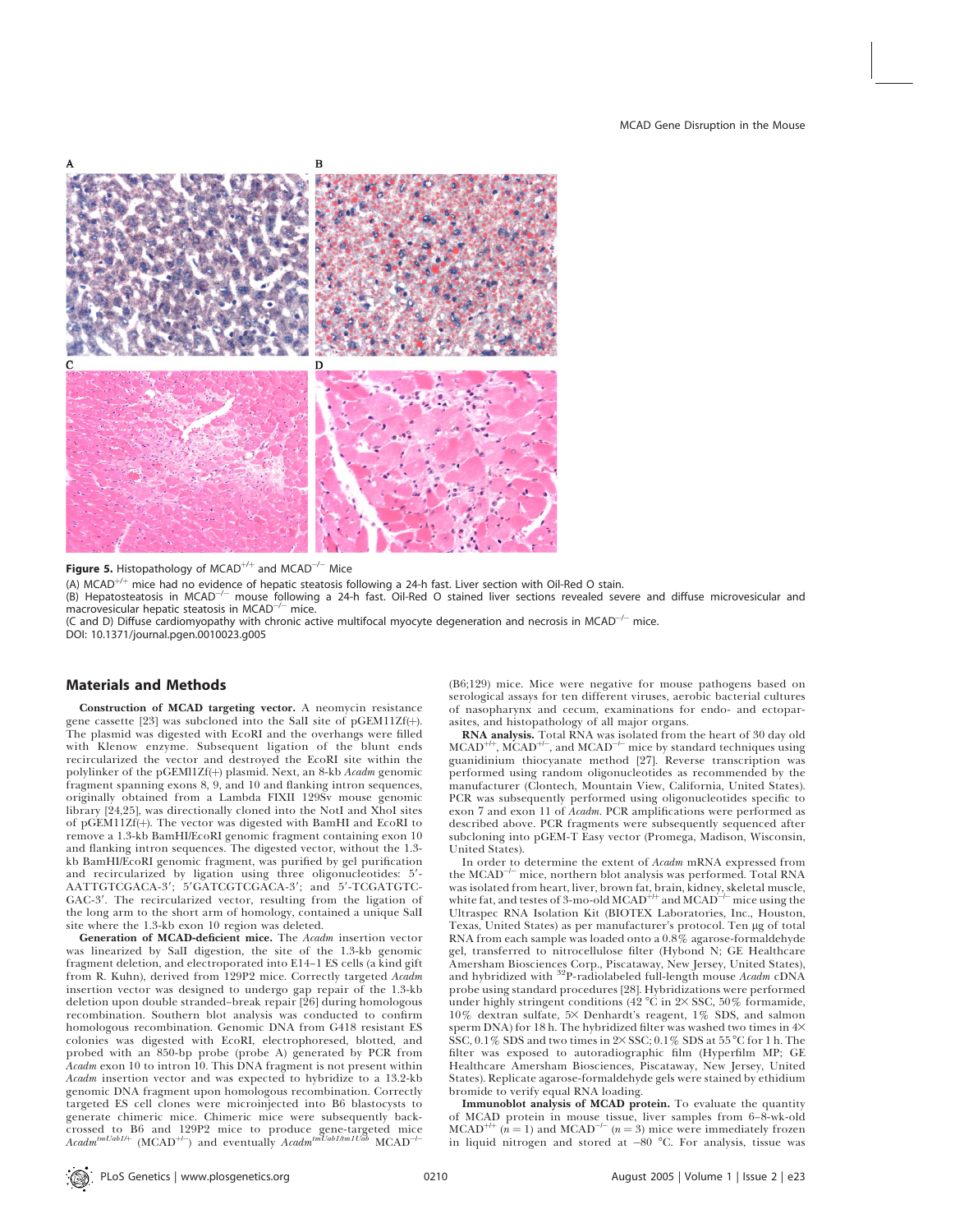homogenized and lysed in RIPA buffer  $(1 \times$  PBS,  $1\%$  Nonidet P-40, 0.5% sodium deoxycholate, and 1% SDS) with 10% glycerol and Complete Protease Inhibitor, (Roche Diagnostics Corporation, Indianapolis, Indiana, United States), 1 mM of phenylmethylsulfonylfluoride, and 1 mM of sodium orthovanadate. Lysates were quantified by Bradford BCA protein assay (Bio-Rad, Hercules, California, United States). Protein lysates were denatured, separated in  $8\%$  SDS-PAGE, and transferred overnight onto a  $0.45$  µm nitrocellulose membrane (Schleicher and Schuell, Keene, New Hampshire, United States). After blocking with 5% nonfat milk in phosphate-buffered saline with 0.1% Tween-20, the membrane was immunoblotted overnight at  $4^{\circ}$ C with 1:500 dilution of an anti-MCAD antibody. Blots were incubated in anti-mouse IgG HRPconjugated secondary antibody for 2–4 h at room temperature using standard procedures and developed by chemiluminiscence (Renaissance, NEN Lifesciences Products, Boston, Massachusetts, United States).

Liver enzyme activity. In order to evaluate MCAD activity in mice, liver homogenates were prepared from MCAD<sup>+/+</sup> (n = 5) and MCAD<sup>-/-</sup> mice  $(n=5)$ . The sensitive and highly specific anaerobic ETF reduction assay was used on tissue extracts with octanoyl-CoA (C8) and palmitoyl-CoA  $(C_{16})$  as substrate as previously described [29].

Fasting and cold challenge. Eight-wk-old  $\text{MCAD}^{++}$  and  $\text{MCAD}^{+-}$ mice were fasted for 18 h (cold tolerance experiments) or 24 h (serum glucose, free fatty acid, organic acid, and carnitine experiments) prior to analysis. Glucose concentration was measured in  $10 \mu$ l sera using an Ektachem DT II system (Johnson and Johnson Clinical Diagnostics, Rochester, New York, United States). Total non-esterified fatty acids (NEFA) were measured by an enzymatic, colorimetric method (''NEFA-C'' reagents, Wako Diagnostics, Richmond, Virginia, United States). The assay was modified to accommodate a reduced sample size  $(10 \mu l)$ and use of a microplate reader for measurement of optical density at 550 nm. Urine organic acid analyses were performed using gas chromatography-mass spectroscopy as previously described [22,30], except tetracosane (C<sub>24</sub>; Sigma, St. Louis, Missouri, United States) was used as the internal standard, and quantitative determinations were made based on comparison with synthetic calibration standards. Acylcarnitine analyses in serum and bile were conducted using electrospray tandem mass spectrometry [31,32].

**Histopathology.** Twelve mice were examined for gross and his-<br>oxic abnormalities including one male and one female  $MCAD^{-1}$ tologic abnormalities, including one male and one female MCADmouse 18-mo-old, one male and one female  $MCAD^{++}$  mouse 6-mo-

#### References

- 1. Rinaldo P, Matern D, Bennett MJ (2002) Fatty acid oxidation disorders. Annu Rev Physiol 64: 477–502.
- 2. Matsubara Y, Kraus JP, Ozasa H, Glassberg R, Finocchiaro G, et al. (1987) Molecular cloning and nucleotide sequence of cDNA encoding the entire precursor of rat liver medium chain acyl coenzyme A dehydrogenase. J Biol Chem 262: 10104–10108.
- 3. Kelly DP, Kim JJ, Billadello JJ, Hainline BE, Chu TW, et al. (1987) Nucleotide sequence of medium-chain acyl-CoA dehydrogenase mRNA and its expression in enzyme-deficient human tissue. Proc Natl Acad Sci U S A 84: 4068–4072.
- 4. Ikeda Y, Keese SM, Fenton WA, Tanaka K (1987) Biosynthesis of four rat liver mitochondrial acyl-CoA dehydrogenases: In vitro synthesis, import into mitochondria, and processing of their precursors in a cell-free system and in cultured cells. Arch Biochem Biophys 252: 662–674.
- 5. Kolvraa S, Gregersen N, Christensen E, Hobolth N (1982) In vitro fibroblast studies in a patient with C6-C10-dicarboxylic aciduria: Evidence for a defect in general acyl-CoA dehydrogenase. Clin Chim Acta 126: 53–67.
- 6. Stanley CA, Hale DE, Coates PM, Hall CL, Corkey BE, et al. (1983) Mediumchain acyl-CoA dehydrogenase deficiency in children with non-ketotic hypoglycemia and low carnitine levels. Ped Res 17: 877–884.
- 7. Rhead WJ, Amendt BA, Fritchman KS, Felts SJ. Dicarboxylic aciduria: Deficient [1-14C] octonoate oxidation and medium-chain acyl-CoA dehydrogenase in fibroblasts. Science 221: 73–75.
- 8. Coates PM (1992) Historical perspective of medium-chain acyl-CoA dehydrogenase deficiency: A decade of discovery. Prog Clin Biol Res 375: 409–423. 9. Matsubara Y, Narisawa K, Tada K (1992) Medium-chain acyl-CoA
- dehydrogenase deficiency: Molecular aspects. Eur J Pediatr 151: 154–159. 10. Ding JH, Bross P, Yang BZ, Lafolla AK, Millington DS, et al. (1992) Genetic heterogeneity in MCAD deficiency: Frequency of K329E allele and identification of three additional mutant alleles. In: Coates PM, Tanaka K, editors. New developments in fatty acid oxidation. New York: Wiley-Liss. p. 479-488.
- 11. Workshop on Molecular Aspects of MCAD Deficiency (1992) Mutations<br>11. Workshop on Molecular Aspects of MCAD Deficiency A collaborative causing medium-chain acyl-CoA dehydrogenase deficiency: A collaborative compilation of the data from 172 patients. In: Coates PM, Tanaka K, editors. New developments in fatty acid oxidation. New York: Wiley-Liss. pp. 499–506.

old, two male and two female  $\mathrm{MCAD}^{\!\perp\!-}$  mice 4-wk-old, and two male and two female MCAD<sup>+/+</sup> mice 4-wk-old. Kidney, spleen, pancreas, liver, brain, heart, testicles, ovaries, and skeletal muscle were fixed by immersion in buffered 10% formalin, processed routinely for paraffin sectioning, sectioned at  $5 \mu m$ , and stained with hematoxylin and eosin. Frozen liver sections were prepared using standard methods and sections were stained with Oil-red-O. Slides were examined without knowledge of genotype or age. Other mice were examined because of sporadic clinical disease. Those with visible cardiac enlargement were evaluated for cardiac lesions.

Statistical analyses. Results between groups were tested for statistical significance using Student's t-test. A  $p < 0.05$  was set as significant.

#### Supporting Information

#### Accession Number

The GenBank (http://www.ncbi.nlm.nih.gov/Genbank) accession number for the mouse gene Acadm is U07159.

#### Acknowledgments

We thank Sushama Varma for technical assistance. This research was supported by the University of Alabama at Birmingham (UAB) Comprehensive Cancer Center (Oligonucleotide and Transgenic Animal Shared Facilities) grant P30-CA13148, UAB Musculoskeletal Disease and Arthritis Center (Gene Targeting Core Facility) grant P60-AR20614, UAB Clinical Nutrition Research Center grant P30- DK-56336, and by National Institutes of Health grants R01-RR02599 (PAW), T32-RR-07003 (RJT), K01-RR00129 (RJT), RO1-DK45482 (JV), and DK54936 (JV).

Competing interests. The authors have declared that no competing interests exist.

Author contributions. RJT, JV, PR, DM, and PAW conceived and designed the experiments. RJT, DAH, LT, JV, PR, DM, JDS, and PAW performed the experiments. RJT, DAH, LT, JV, JDS, PR, DM, TRS, and PAW analyzed the data and contributed reagents/ materials/analysis tools. RJT, JV, PR, DM, TRS, JDS, and PAW wrote the paper.

- 12. Matern D, Rinaldo P (2003) Medium-chain acyl-coenzyme A dehydrogenase deficiency. Available:http://www.geneclinics.org/servlet/access?db= geneclinics&site=gt&id=8888891&key=YpeEakmrXPZ3i&gry=&fcn=y& fw¼nYYD&filename¼/profiles/mcad/index.html. Accessed 21 July 2005.
- 13. Capecchi MR (1989) Altering the genome by homologous recombination. Science 244: 1288–1292.
- 14. Koller BH, Smithies O (1992) Altering genes in animals by gene targeting. Annu Rev Immunol 10: 705–730.
- 15. Rinaldo P, O'Shea JJ, Coates PM, Hale DE, Stanley CA, et al. (1988) Mediumchain acyl-CoA dehydrogenase deficiency. Diagnosis by stable-isotope dilution measurement of urinary n-hexanoylglycine and 3-phenylpropionylglycine. N Engl J Med 319: 1308–1313.
- 16. Cox KB, Hamm DA, Millington DS, Matern D, Vockley J, et al. (2001) Gestational, pathologic and biochemical differences between very longchain acyl-CoA dehydrogenase deficiency and long-chain acyl-CoA dehydrogenase deficiency in the mouse. Hum Mol Genet 10: 2069–2077.
- 17. Feillet F, Steinmann G, Vianey-Saban C, de Chillou C, Sadoul N, et al. (2003) Adult presentation of MCAD deficiency revealed by coma and severe arrythmias. Intensive Care Med 29: 1594–1597.
- 18. Maclean K, Rasiah VS, Kirk EP, Carpenter K, Cooper S, et al. (2005) Pulmonary haemorrhage and cardiac dysfunction in a neonate with medium-chain acyl-CoA dehydrogenase (MCAD) deficiency. Acta Paediatr 94: 114–116.
- 19. Vianey-Saban C, Divry P, Brivet M, Nada M, Zabot MT, et al. (1998) Mitochondrial very-long-chain acyl-coenzyme A dehydrogenase deficiency: Clinical characteristics and diagnostic considerations in 30 patients. Clin Chim Acta 269: 43–62.
- 20. Duran M, Hofkamp M, Rhead WJ, Saudubray JM, Wadman SK (1986) Sudden child death and 'healthy' affected family members with mediumchain acyl-coenzyme A dehydrogenase deficiency. Pediatrics 78: 1052–1057.
- 21. Kurtz DM, Rinaldo P, Rhead WJ, Tian L, Millington DS, et al. (1998) Targeted disruption of mouse long-chain acyl-CoA dehydrogenase gene reveals crucial roles for fatty acid oxidation. Proc Natl Acad Sci U S A 95: 15592–15597.
- 22. Wood PA, Amendt BA, Rhead WJ, Millington DS, Inoue F, et al. (1989) Short-chain acyl-coenzyme A dehydrogenase deficiency in mice. Pediatr Res 25: 38–43.